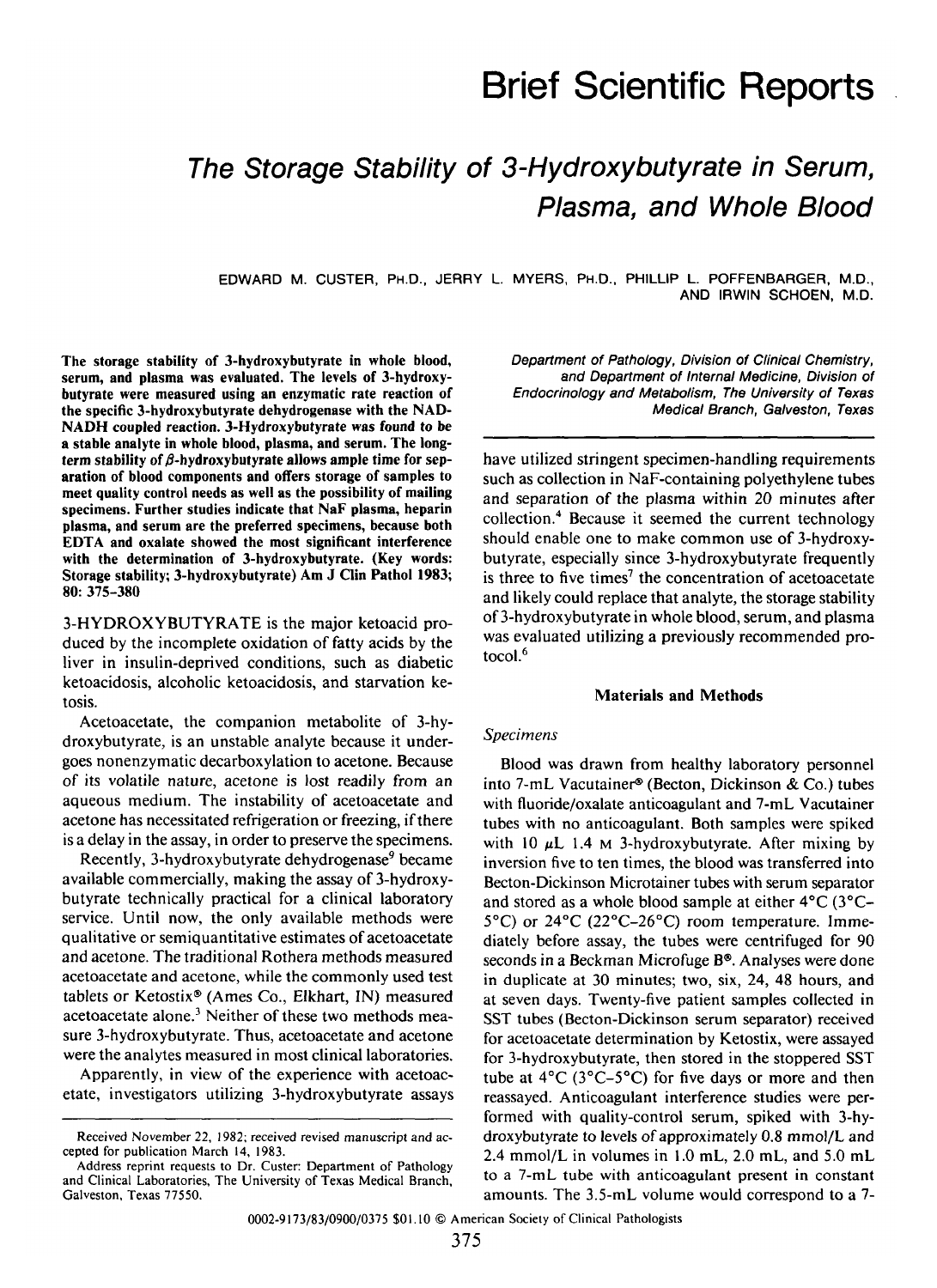| <i>Table 1.</i> Settings for the Centrifichem 400 |  |
|---------------------------------------------------|--|
| Pipettor and Analyzer                             |  |

| Sample size                 | $20 \mu L$         |
|-----------------------------|--------------------|
| Sample and diluent          | $70 \mu L$         |
| Reagent volume.             | 350                |
| Analyzer run temperature    | $37^{\circ}$ C     |
| Wavelength                  | 340 nm             |
| Standard concentration      | $2 \text{ mmol/L}$ |
| T <sub>o</sub> , time delay | 10 sec             |
| $\Delta T$ , time interval  | 30 <sub>sec</sub>  |
| Abnormal absorbance         | 0.25A              |
| Blank                       | Auto               |
| Test mode                   | Term               |
| Print out                   | Conc.              |
| Number of prints calibrate  |                    |
| Test code                   |                    |

mL fill volume with a hematocrit of 50%. The tubes were mixed on a rocker for two hours before analysis in duplicate. Forty specimens selected for the normal range verification study had normal glucose values (normal range =  $70-115$  mg/dL) and negative acetoacetate levels as measured by Ketostix.

#### *Procedure*

3-Hydroxybutyrate was measured by enzymatic assay<sup>1,2,4,5,9</sup> using the Centrifichem 400 Pipettor<sup>®</sup> and Analyzer (Baker Instruments Corporation). The enzyme catalyzed the reaction, 3-D-Hydroxybutyrate  $+ \beta$ -NAD  $\Rightarrow$  acetoacetate +  $\beta$ -NADH. The production of  $\beta$ -NADH was followed at 340 nm. Table 1 shows the settings used for the Centrifichem System.

#### *Reagents*

3-Hydroxybutyrate dehydrogenase (EC 1.1.1.30) and D, L-3-hydroxybutyrate were purchased from Boehringer Mannheim Corp., Indianapolis, Indiana, 46250 (cat. no. 127814 and 106569). Tris (hydroxymethyl) methylamine and  $\beta$ -NAD were purchased from Sigma Chemical Co. St. Louis, Missouri 63178.

A working reagent was prepared by mixing 11.76 mL 0.1 M tris, *(pH* 9.5), 0.238 mL of 117 mM NAD, and 0.238 mL of enzyme solution (3 kU/g, 25 mg/5 mL). A blank reagent was prepared by substituting water for the enzyme solution.

The working standard was 2.0 mmol/L-3-hydroxybutyrate. Ortho Normal (Ortho Diagnostics, Raritan, NJ 08869) was used as a run control.

Lactic acid interference was monitored by subtracting concentrations of 3-hydroxybutyrate determined without enzyme using the blank reagent.

Ketostix were used as described in the Ames enclosure.

| Storage Time Before<br>Analysis       | $<$ 1 hr         | 2 <sub>hr</sub> | 6 <sub>hr</sub>  | 24 hr           | 48 hr            | 7 days             |
|---------------------------------------|------------------|-----------------|------------------|-----------------|------------------|--------------------|
| Clotted whole blood                   |                  |                 | $\mathbf{r}$     |                 |                  |                    |
|                                       | 2.96             | 3.00            | 3.03             | 2.98            | 2.76             | 2.50               |
| 2                                     | 2.58             | 2.57            | 2.64             | 2.59            | 2.50             | 2.29               |
| 3                                     | 2.47             | 2.44            | 2.52             | 2.46            | 2.28             | 2.19               |
| $\cdot$<br>4                          | 2.38             | 2.35            | 2.48             | 2.39            | 2.26             | 2.11               |
| 5                                     | 2.60             | 2.54            | 2.61             | 2.62            | 2.65             | ٠                  |
| Range of change from                  |                  |                 |                  |                 |                  |                    |
| initial value                         |                  | $-0.06$ to 0.04 | $0.01$ to $0.10$ | $-0.02$ to 0.02 | $-0.20$ to 0.05  | $-0.46$ to $-0.27$ |
|                                       | $\bar{x} = 2.60$ |                 |                  |                 |                  |                    |
| Mean change from<br>initial value     |                  | $-0.02$         | 0.06             | 0.01            | $-0.11$          | $-0.32$            |
| Serum                                 |                  |                 |                  |                 |                  |                    |
|                                       | 3.06             | 3.04            | 3.17             | 3.18            | 3.14             | 3.16               |
| 2                                     | 2.63             | 2.63            | 2.74             | 2.75            | 2.65             | 2.71               |
| 3                                     | 2.48             | 2.51            | 2.60             | 2.62            | 2.55             | 2.68               |
|                                       | 2.36             | 2.38            | 2.45             | 2.48            | 2.40             | 2.53               |
| 5                                     | 2.66             | 2.68            | 2.81             | 2.93            | 2.96             | ۰                  |
| Range of change from<br>initial value |                  | $-0.02$ to 0.03 | $0.09$ to $0.15$ | 0.12 to 0.27    | $0.02$ to $0.30$ | 0.08 to 0.17       |
|                                       | $\bar{x} = 2.64$ |                 |                  |                 |                  |                    |
| Mean change from                      |                  |                 |                  |                 |                  |                    |
| initial value                         |                  | 0.01            | 0.12             | 0.15            | 0.10             | 0.14               |

*Table 2.* Storage Stability for 3-Hydroxybutyrate at Room Temperature (22°C-26°C) for Whole Blood and Serum Collected with no Anticoagulant (Unit =  $mmol/L$ )

**\* Assay not performed**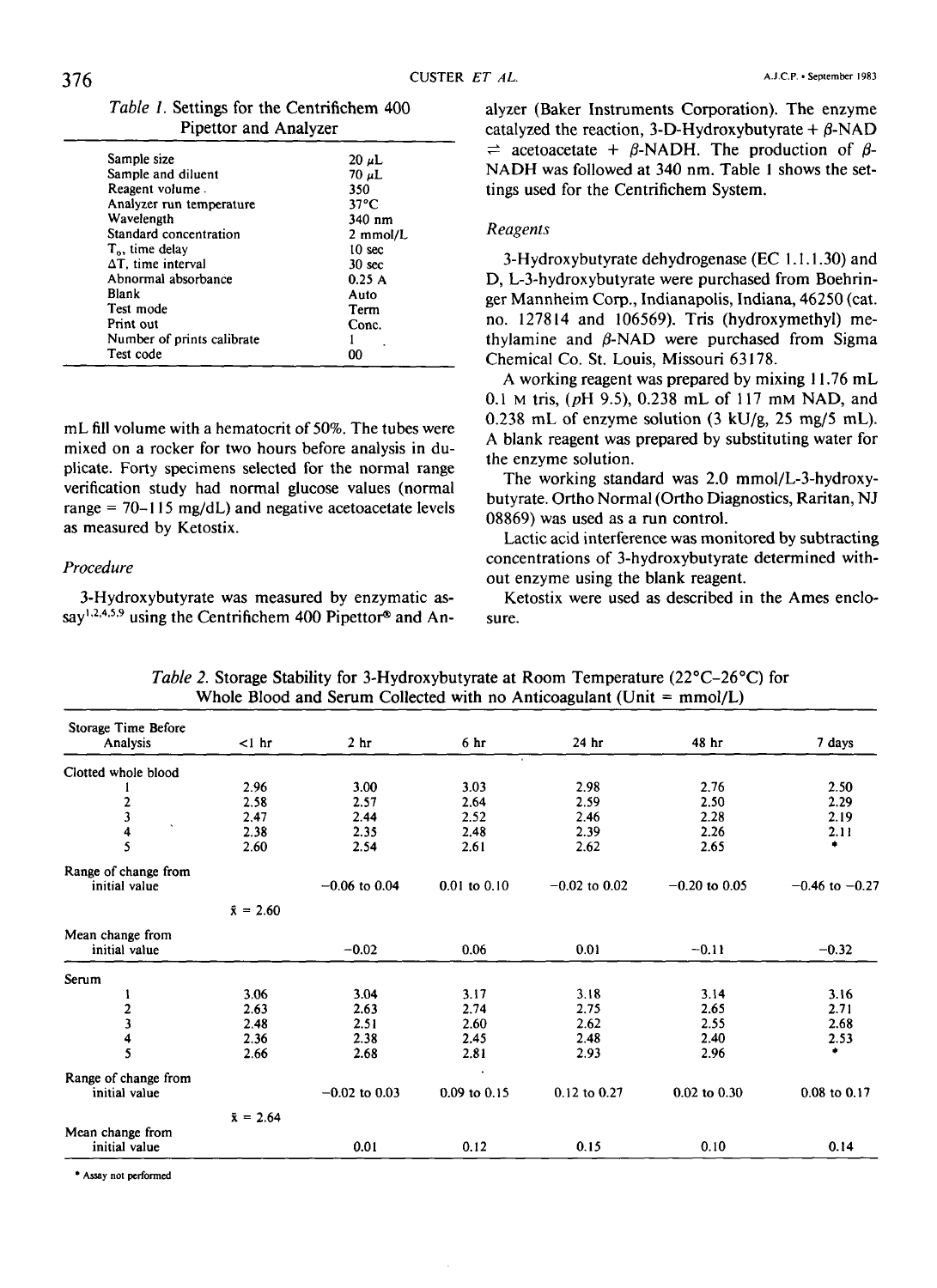| Storage Time Before               |                  |                    |                  |                  |                    |                    |
|-----------------------------------|------------------|--------------------|------------------|------------------|--------------------|--------------------|
| Analysis                          | $<$ 1 hr         | 2 <sub>hr</sub>    | 6 <sub>hr</sub>  | 24 hr            | 48 hr              | 7 days             |
| Anticoagulated<br>whole blood     |                  |                    |                  |                  |                    |                    |
|                                   | 2.44             | 2.46               | 2.45             | 2.38             | 2.23               | 2.08               |
| 2                                 | 2.27             | 2.30               | 2.33             | 2.26             | 2.13               | 2.01               |
|                                   | 2.28             | 2.25               | 2.30             | 2.25             | 2.13               | 2.00               |
| 4                                 | 2.34             | 2.33               | 2.37             | 2.34             | 2.23               | 2.12               |
| 5                                 | 2.25             | 2.15               | 2.25             | 2.21             | 2.20               | ٠                  |
| Range of change                   |                  | $-0.10$ to $+0.03$ | $0.03$ to $0.06$ | $-0.06$ to 0.0   | $-0.21$ to 0.05    | $-0.36$ to $-0.22$ |
|                                   | $\bar{x} = 2.32$ |                    |                  |                  |                    |                    |
| Mean change from<br>initial value |                  | $-0.02$            | $+0.02$          | $-0.03$          | $-0.13$            | $-0.28$            |
| Plasma                            |                  |                    |                  |                  |                    |                    |
|                                   | 2.45             | 2.43               | 2.54             | 2.51             | 2.46               | 2.45               |
| 2                                 | 2.35             | 2.30               | 2.42             | 2.44             | 2.32               | 2.38               |
| 3                                 | 2.27             | 2.28               | 2.35             | 2.36             | 2.26               | 2.37               |
| 4                                 | 2.32             | 2.39               | 2.43             | 2.43             | 2.36               | 2.48               |
| 5                                 | 2.25             | 2.24               | 2.32             | 2.43             | 2.40               | ٠                  |
| Range of change                   |                  | $-0.05$ to $+0.07$ | $+0.07$ to 0.11  | $0.06$ to $0.18$ | $-0.03$ to $+0.15$ | 0. to $+0.16$      |
|                                   | $\bar{x} = 2.33$ |                    |                  |                  |                    |                    |
| Mean change from<br>initial value |                  | 0.00               | $+0.08$          | $+0.11$          | $+0.03$            | $+0.07$            |

### *Table 3.* Storage Stability for 3-Hydroxybutyrate at Room Temperature (22°C-26°C) for Whole Blood and Serum Collected with NaF/Oxalate. Unit  $=$  mmol/L

**• Assay not performed.** 

#### **Results**

The normal serum 3-hydroxybutyrate level of  $< 0.3$ mmol/L<sup>8</sup> was verified using 40 hospital-derived specimens that were negative for acetoacetic acid by Ketostix. The glucose values for these specimens ranged from 66- 108 mg/dL, the 3-hydroxybutyrate levels from 0.04- 0.48 mmol/L with a mean of  $0.14 \pm 0.14$  mmol/L (1) SD). The technical performance of the 3-hydroxybutyrate assay revealed linearity up to 2.5 mmol/L and showed a sensitivity of 0.04 mmol/L. The sensitivity was determined as the mean + 2 SD as determined from 20 de-ionized water specimens. The day-to-day precision was  $\pm 0.04$  mmol/L (2 SD) at a concentration of 0.13 mmol/L 3-hydroxybutyrate and was 0.10 mmol/L (2 SD) at 2.58 mmol/L. The number of assays used to calculate the precision was 20 over a one-month period.

The storage stability of 3-hydroxybutyrate at room temperature is shown in Table 2 for clotted whole blood and serum (collected with no anticoagulant) and in Table 3 for anticoagulated whole blood and plasma (collected with NaF/oxalate). At room temperature, the clotted whole blood average change after 48 hours from the initial value was  $-0.11$  mmol/L ( $-4.1\%$ ) with a range of change  $-0.20$  mmol/L to  $+0.05$  mmol/L. The anticoagulated whole blood changed after 48 hours to an average of  $-0.13$  mmol/L (-5.6%) with a range of change from  $-0.21$  mmol/L to  $-0.05$  mmol/L. Again, at room temperature, the serum change after seven days averaged  $0.14$  mmol/L (+5.3%), with a range of change from 0.08 mmol/L to 0.17 mmol/L. The plasma change at room temperature after seven days averaged 0.07 mmol/L (3.0%) with a range of change from 0.00 mmol/ L to  $0.16$  mmol/L.

The storage stability for 3-hydroxybutyrate at 4°C (3°C-5°C) is shown in Table 4 for clotted whole blood and serum and in Table 5 for anticoagulated whole blood and plasma. At  $4^{\circ}C(3^{\circ}C-5^{\circ}C)$ , the clotted whole blood change after seven days averaged 0.03 mmol/L  $(2.3\%)$ , with a range of change from  $-0.06$  mmol/L to 0.08 mmol/L. The NaF/oxalate anticoagulated whole blood change after seven days averaged  $-0.07$  mmol/L  $(-3.0\%)$  with a range of change from  $-0.16$  mmol/L to 0.03 mmol/L. At  $4^{\circ}$ C ( $3^{\circ}$ C– $5^{\circ}$ C), the serum change after seven days averaged 0.14 mmol/L (5.3%), with a range of change from  $-0.06$  mmol/L to 0.08 mmol/L. The plasma change averaged 0.05 mmol/L, (2.1%) with a range of change from  $-0.03$  mmol/L to  $0.12$ mmol/L.

In the course of these studies, it was noted that the specimens collected with NaF/oxalate from the same volunteers and stored under the same conditions as the specimens without anticoagulants seemed to be systematically lower in value. The initial < 1 hour Naf/oxalate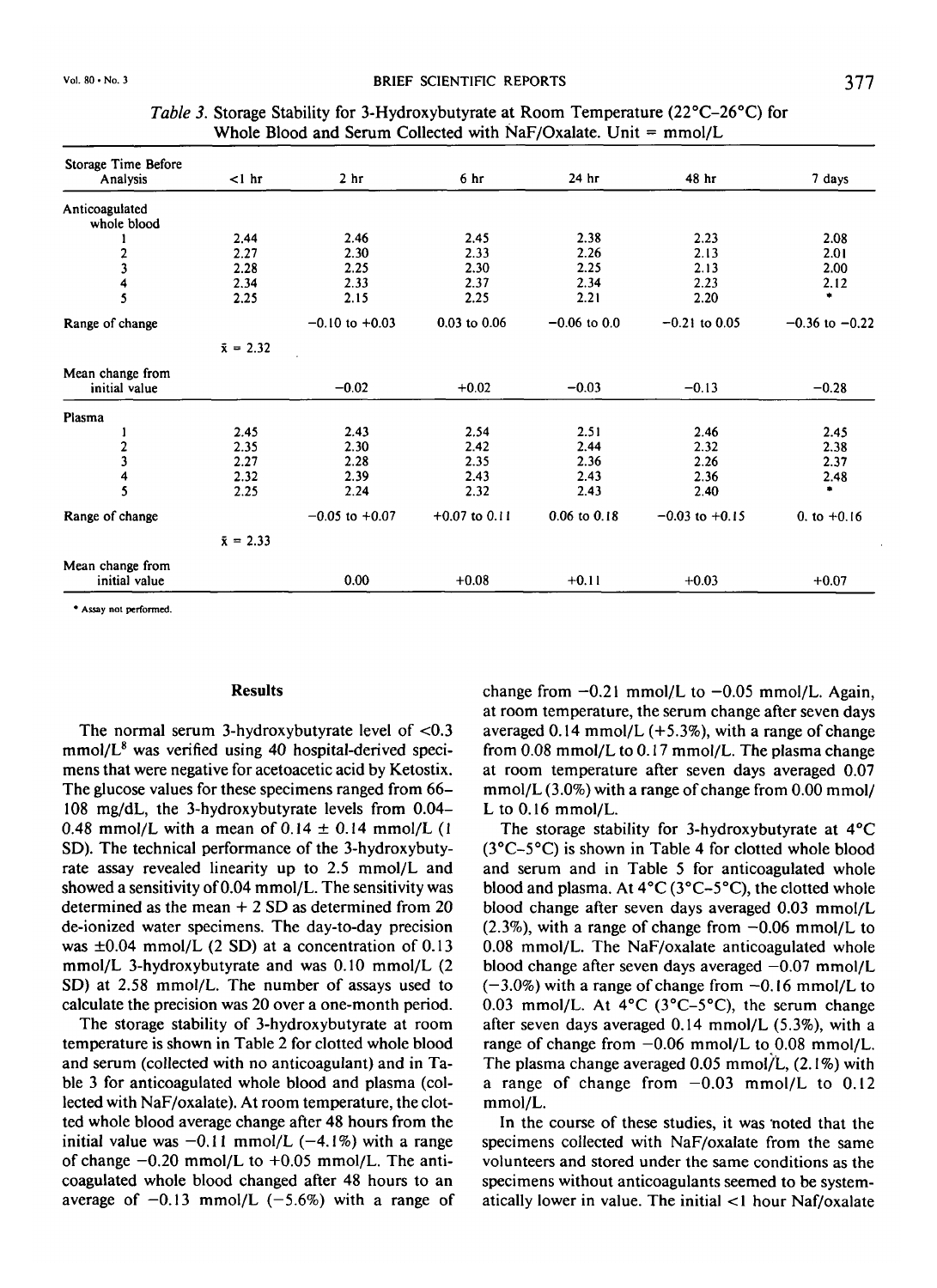| Storage Time Before         |                  |                 |                  |                  |                  |                    |
|-----------------------------|------------------|-----------------|------------------|------------------|------------------|--------------------|
| Analysis                    | $1 hr$           | 2 <sub>hr</sub> | 6 <sub>hr</sub>  | 24 <sub>hr</sub> | 48 hr            | 7 days             |
| Clotted whole blood         |                  |                 |                  |                  |                  |                    |
| 6                           | 2.68             | 2.68            | 2.79             | 2.79             | 2.74             | 2.72               |
| $\bullet$<br>$\overline{7}$ | 2.48             | $-2.53$         | 2.61             | 2.61             | 2.43             | 2.42               |
| 8                           | 2.63             | 2.63            | 2.74             | 2.69             | 2.62             | 2.71               |
| 9                           | 2.54             | 2.48            | 2.57             | 2.57             | 2.50             | 2.59               |
| 10                          | 2.46             | 2.43            | 2.51             | 2.65             | 2.61             | ٠                  |
| Range of change from        |                  |                 |                  |                  |                  |                    |
| initial value               |                  | $-0.06$ to 0.05 | $0.03$ to $0.11$ | $0.03$ to $0.19$ | $-0.05$ to 0.06  | $-0.06$ to $-0.08$ |
|                             | $\bar{x} = 2.56$ |                 |                  |                  |                  |                    |
| Mean change from            |                  |                 |                  |                  |                  |                    |
| initial value               |                  | $-0.01$         | $+0.09$          | $+0.10$          | $+0.02$          | $+0.03$            |
| Serum                       |                  |                 |                  |                  |                  |                    |
| 6                           | 2.78             | 2.76            | 2.89             | 2.93             | 2.86             | 2.91               |
| $\overline{1}$              | 2.59             | 2.58            | 2.67             | 2.68             | 2.60             | 2.71               |
| 8                           | 2.60             | 2.58            | 2.70             | 2.72             | 2.64             | 2.73               |
| 9                           | 2.52             | 2.54            | 2.66             | 2.63             | 2.56             | 2.68               |
| 10                          | 2.49             | 2.55            | 2.62             | 2.81             | 2.75             | ٠                  |
| Range of change from        |                  |                 |                  |                  |                  |                    |
| initial value               |                  | $-0.02$ to 0.06 | 0.08 to 0.14     | 0.09 to 0.32     | $0.04$ to $0.26$ | $0.12$ to $0.16$   |
|                             | $\bar{x} = 2.60$ |                 |                  |                  |                  |                    |
| Mean change from            |                  |                 |                  |                  |                  |                    |
| initial value               |                  | $+0.01$         | $+0.11$          | $+0.16$          | $+0.09$          | $+0.14$            |

### *Table 4.* Storage Stability for 3-Hydroxybutyrate at 4°C (3°C-5°C) for Whole Blood and Serum Collected with no Anticoagulants. Unit = mmol/L

**• Assay not performed.** 

## *Table 5.* Storage Stability for 3-Hydroxybutyrate at 4°C (3°C-5°C) for Whole Blood and Plasma Collected with NaF/oxalate. Unit =  $mmol/L$

| Storage Time Before                   |                  |                 |                  |                  |                  |                 |
|---------------------------------------|------------------|-----------------|------------------|------------------|------------------|-----------------|
| Analysis                              | $<1$ hr          | 2 <sub>hr</sub> | 6 <sub>hr</sub>  | 24 <sub>hr</sub> | 48 hr            | 7 days          |
| Anticoagulated whole<br>blood         |                  |                 |                  |                  |                  |                 |
| 6                                     | 2.36             | 2.36            | 2.51             | 2.67             | 2.22             | 2.21            |
|                                       | 2.36             | 2.42            | 2.42             | 2.37             | 2.26             | 2.20            |
| 8                                     | 2.39             | 2.38            | 2.43             | 2.41             | 2.29             | 2.42            |
| 9                                     | 2.27             | 2.24            | 2.29             | 2.25             | 2.17             | 2.26            |
| 10                                    | 2.24             | 2.22            | 2.10             | 2.22             | 2.21             |                 |
| Range of change from                  |                  |                 |                  |                  |                  |                 |
| initial value                         |                  | $-0.03$ to 0.06 | $-0.14$ to 0.15  | $-0.02$ to 0.31  | $-0.14$ to 0.03  | $-0.16$ to 0.03 |
|                                       | $\bar{x} = 2.32$ |                 |                  |                  |                  |                 |
| Mean change from<br>initial value     |                  | 0.00            | $+0.03$          | $+0.06$          | $-0.09$          | $-0.07$         |
| Plasma                                |                  |                 |                  |                  |                  |                 |
| 6                                     | 2.43             | 2.45            | 2.53             | 2.53             | 2.45             | 2.47            |
| 7                                     | 2.41             | 2.39            | 2.50             | 2.49             | 2.39             | 2.38            |
| 8                                     | 2.42             | 2.41            | 2.45             | 2.47             | 2.40             | 2.49            |
| 9                                     | 2.27             | 2.26            | 2.32             | 2.35             | 2.22             | 2.39            |
| 10                                    | 2.23             | 2.24            | 2.36             | 2.37             | 2.31             | ٠               |
| Range of change from<br>initial value |                  | $-0.02$ to 0.02 | $0.03$ to $0.13$ | $0.05$ to $0.14$ | $0.05$ to $0.08$ | $-0.03$ to 0.12 |
|                                       | $\bar{x} = 2.35$ |                 |                  |                  |                  |                 |
| Mean change from<br>initial value     |                  | 0.00            | $+0.08$          | $+0.09$          | 0.00             | $+0.05$         |

**• Assay not performed.**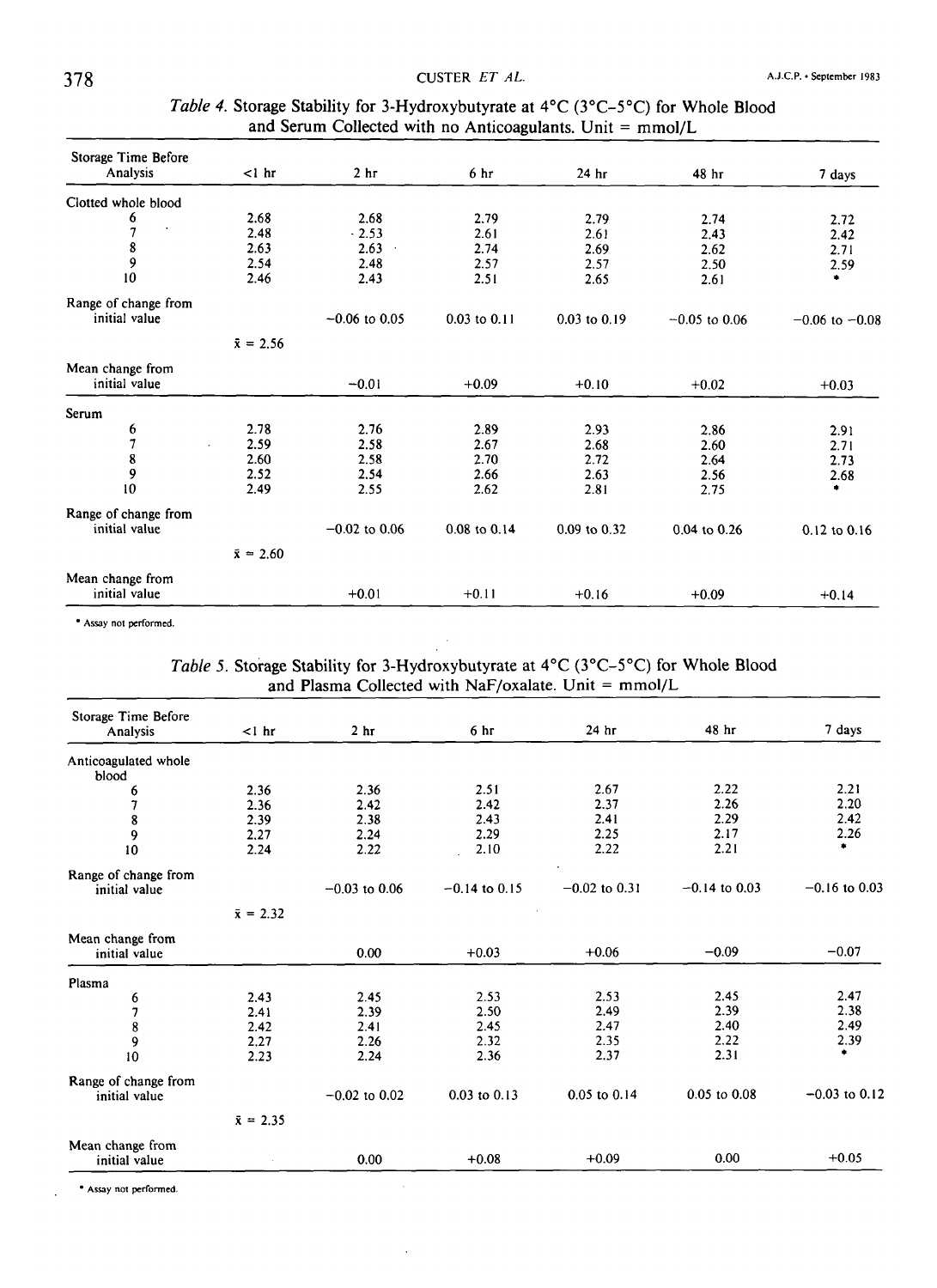values were lower by approximately 0.3 mmol/L and prompted our investigation of the effects of anticoagulants on  $\beta$ -hydroxybutyrate determination. Table 6 presents the interference of different types of anticoagulants, including NaF/oxalate, oxalate, EDTA, heparin, and NaF. The greatest effect was seen with the EDTA anticoagulant, which showed a 37% decrease in comparison with the serum aliquot of the same specimen, going from 2.00 mmol/L to 1.26 mmol/L. The interference was approximately the same at the four concentrations of EDTA tried. Estimating 2.8 SD at the level of 2.2 mmol/L as  $2.8 \times 0.044$  mmol/L or  $\pm$  0.12 mmol/L, the difference of 0.74 mmol/L is statistically significant. Serum, plasma collected with heparin, or plasma collected with NaF are the recommended specimens.

To eliminate the possibility of some unexpected behavior of clinical specimens, a variety of patient specimens (mostly abnormal) were checked for storage stability. Twenty-five different sera with a mean concentration of 2.09 mmol/L were stored at  $4^{\circ}$ C ( $3^{\circ}$ C– $5^{\circ}$ C) for variable periods of time from five to 14 days. The overall mean change was 0.02 mmol/L, with a range of change of  $-0.2$  mmol/L to 0.14 mmol/L. This stability for at least 14 days agrees with a literature report indicating stability at  $4^{\circ}$ C for up to 30 days.<sup>4</sup> Nine other sera with an initial mean of 4.33 mmol were stored at 23°C (22°C-24°C) for seven days. Aliquots of the sera were assayed at the following times during storage: zero days, one day, four days, and seven days. The respective overall mean changes were  $-0.07$  mmol/L, 0.20 mmol/ L, and  $-0.11$  mmol/L. The respective range of changes were  $-0.50$  mmol/L to 0.24 mmol/L,  $-0.20$  mmol/L to  $0.48$  mmol/L, and  $-0.50$  to  $0.10$  mmol/L.

#### **Discussion**

This study was initiated because it was suspected that 3-hydroxybutyrate was a stable analyte in blood. The findings presented in this article verify this suspicion to a remarkable extent in whole blood, serum, and plasma.  $\beta$ -hydroxybutyrate is stable for a period of time compatible with all preanalytic storage circumstances, as well as prolonged storage requirements for quality control. The whole blood storage and serum storage stability at room temperature (22°C-26°C) for up to two days allows ample time for separation of serum or plasma. The serum or plasma stability at room temperature for at least up to seven days enables mailing of specimen. Stability at 4°C (3°C-5°C) in the refrigerator for at least 14 days provides storage needs for possible confirmation request investigations and meets the overall needs of an analytic quality control specimen. This striking storage stability also was associated with demonstrable analytic reliability based upon quality control experiences of recovery and day-to-day precision data.

| Table 6. Interference Study Using NaF/K Oxalate, |
|--------------------------------------------------|
| NaF, K Oxalate, EDTA and Heparin                 |

| Anticoagulant                  | Volume of<br>Control* Added<br>to tube (ml) | Level I<br>$(mmol/L)$ † | Level II<br>$(mmol/L)+$ |
|--------------------------------|---------------------------------------------|-------------------------|-------------------------|
| NaF/K oxalate                  |                                             |                         |                         |
| $(31.5 \text{ mg})$ /tube      | Control                                     | 0.80                    | 2.36                    |
|                                | 2.0                                         | 0.61                    | 2.06                    |
|                                | 1.0                                         | 0.57                    | 1.94                    |
| NaF (17.5 mg)/tube             | Control                                     | 0.72                    | 2.22                    |
|                                | 5.0                                         | 0.69                    | 2.20                    |
|                                | 2.0                                         | 0.66                    | 2.16                    |
|                                | 1.0                                         | 0.64                    | 2.08                    |
| K oxalate                      |                                             |                         |                         |
| $(14 \text{ mg})$ /tube        | Control                                     | 0.72                    | 2.13                    |
|                                | 5.0                                         | 0.63                    | 1.82                    |
|                                | 2.0                                         | 0.56                    | 1.81                    |
|                                | 1.0                                         | 0.53                    | 1.74                    |
| EDTA $(10.5 \text{ mg})$ /tube | Control                                     | 0.67                    | 2.00                    |
|                                | 5.0                                         | 0.44                    | 1.26                    |
|                                | 2.0                                         | 0.46                    | 1.28                    |
|                                | 1.0                                         | 0.44                    | 1.27                    |
|                                | 0.5                                         | 0.42                    | 1.26                    |
| Heparin Li                     | Control                                     | 0.72                    | 2.13                    |
| (143 IU)/tube                  | 5.0                                         | 0.72                    | 2.10                    |
|                                | 2.0                                         | 0.72                    | 2.09                    |
|                                | 1.0                                         | 0.73                    | 2.13                    |

**• Control represents final concentration of 3-hydroxybutyrate with no anticoagulants, after quality control serum had been spiked with 3-hydroxybutyrate to varying levels.** 

**t Level I is measured concentration of 3-hydroxybutyrate(approximately0.7 mmol/L) with varying concentrations of anticoagulants present.** 

*t* **Level II is measured concentration of 3-hydroxybutyrate (approximately 2.2 mmol/L) with varying concentrations of anticoagulants present.** 

Therefore, based on the stability findings reported in this paper, 3-hydroxybutyrate may emerge as the most important, or at least a very important, analyte for monitoring diabetic patients. Obviously the convenience of being able to do reliable 3-hydroxybutyrate assays should encourage greater use and clinical explorations to the net worth of this analyte in patient care. In addition, normal values as stated in the literature were verified to further substantiate the potential net worth and convenience of this analyte in clinical laboratories generally.

*Acknowledgments.* **Skilled technical assistance was provided by Donna F. Neisler, MT(ASCP).** 

#### References

- **1. Cuthbert C, Alberti KGMM: Combined enzymatic assays for 3 hydroxybutyrate and lactate: End point and kinetic methods. Clin Chim Acta 1978; 90:179-186. 2. Hansen JL, Freier EF: Direct assays of lactate, pyruvate, 0-hy-**
- **droxybutyrate and acetoacetate with a centrifugal analyzer. Clin Chem 1978; 24:475-479**
- **3. Henry JB: Clinical diagnosis and management by laboratory**